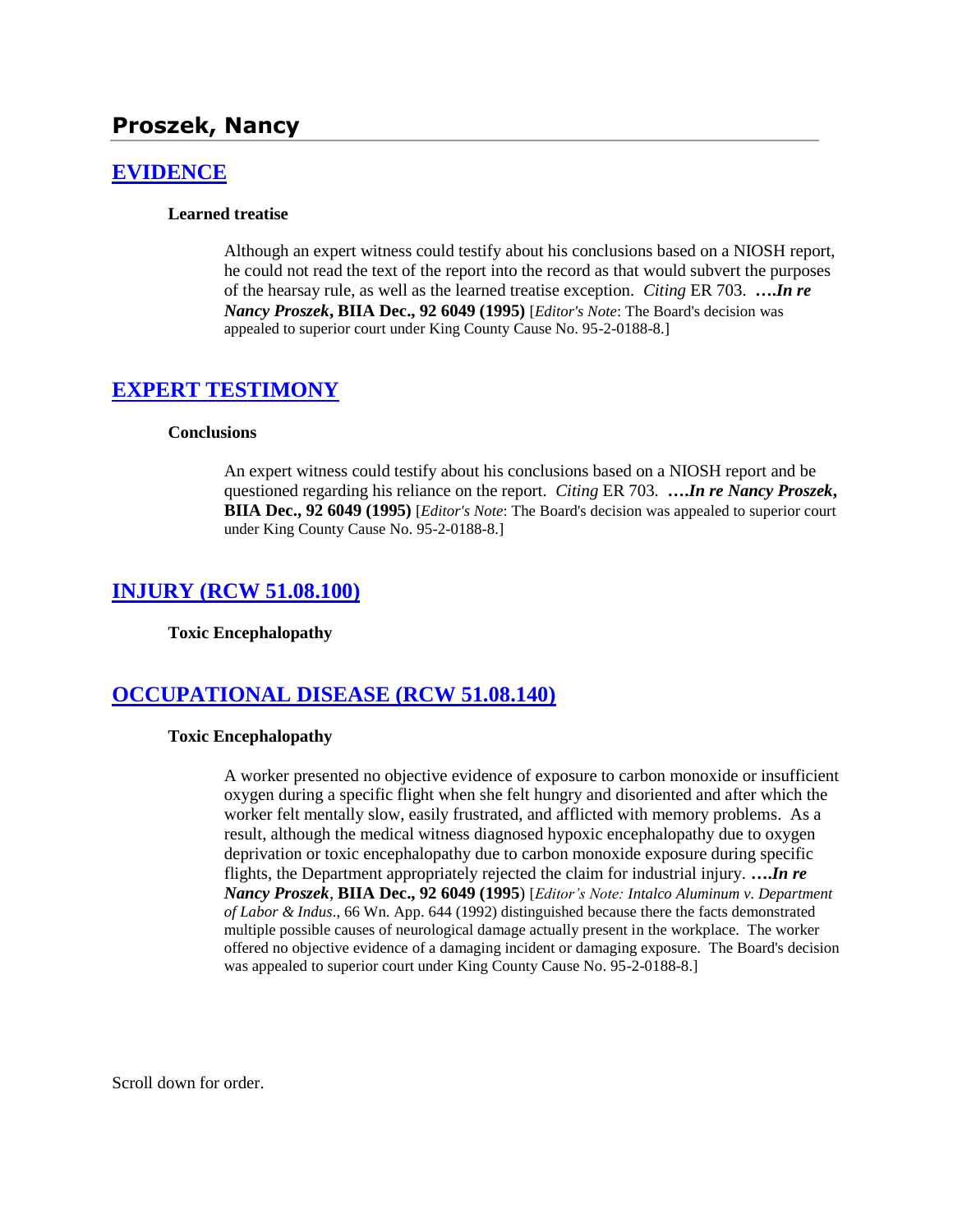## **BEFORE THE BOARD OF INDUSTRIAL INSURANCE APPEALS STATE OF WASHINGTON**

**)**

**IN RE: NANCY LYNN PROSZEK ) DOCKET NOS. 92 6049 & 92 6133**

**CLAIM NO. T-446208 ) DECISION AND ORDER**

## APPEARANCES:

Claimant, Nancy Lynn Proszek, by Delay, Curran, Thompson & Pontarolo, P.S., by Robert H. Thompson and Michael J. Walker

Self-Insured Employer, Alaska Airlines, Inc., by Williams, Kastner & Gibbs, per Richard M. Slagle and Joan L. G. Morgan

Employer's Lay Representative, Epic Insurance Services, by Cheryl Klahn, Claims Examiner

These appeals were filed by claimant, Nancy Lynn Proszek, and consolidated for all purposes before this Board. The appeal in Docket 92 6049 was filed on December 14, 1992, from an order of the Department of Labor and Industries dated October 15, 1992, which affirmed an order dated July 7, 1992. That order directed the self-insured employer to reduce any future time-loss compensation benefits on this claim by the \$3,750.00 cost of medical examinations or evaluations which the worker refused or failed to attend on March 15, 1991 and August 23, 1991, without good cause. **REVERSED** 

# **AND REMANDED.**

Docket 92 6133 is an appeal filed by the claimant on December 14, 1992, from an order of the Department of Labor and Industries dated October 16, 1992, which affirmed an order dated July 8, 1992. That order rejected the claim because the claimant's condition is neither the result of the exposure alleged nor an occupational disease as contemplated by RCW 51.08.140. **AFFIRMED.**

# **EVIDENTIARY AND PROCEDURAL MATTERS**

Pursuant to RCW 51.52.104 and RCW 51.52.106, this matter is before the Board for review and decision on timely Petitions for Review filed by the claimant and the self-insured employer to a Proposed Decision and Order issued on July 24, 1994, in which the October 15, 1992 order of the Department was reversed and the October 16, 1992 order of the Department was affirmed.

On September 24, 1993, an order on summary judgment was issued concerning Docket 92 6049. The order on summary judgment disposed of the issue of whether the Department had the jurisdiction to issue an order concerning the claimant's failure to attend a medical examination dated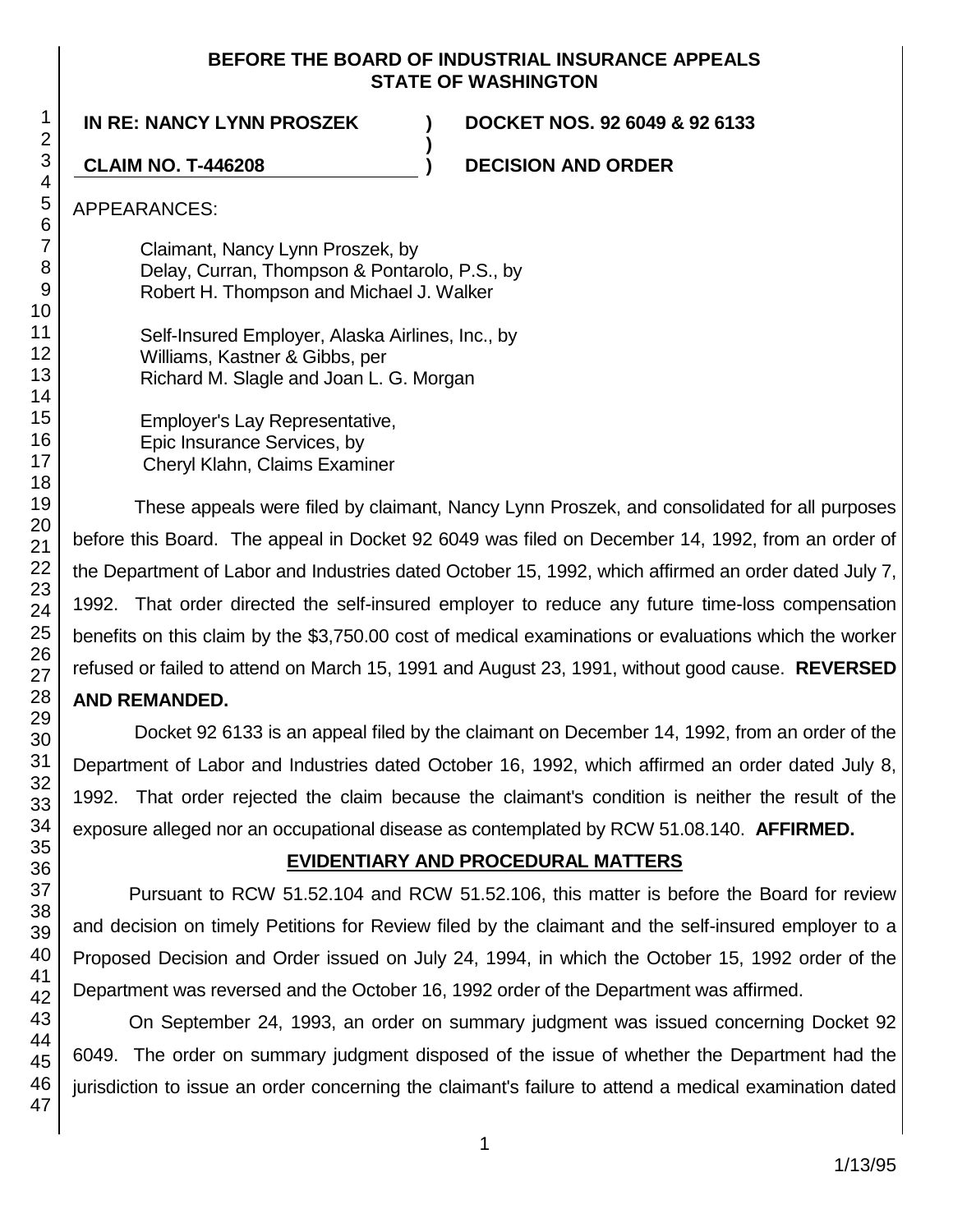March 15, 1991. The Order Granting Summary Judgment Solely with Respect to March 15, 1991 Medical Examination is correct and is incorporated in this decision by this reference. The Summary Judgment order did not resolve the issue of the claimant's failure to attend the medical examination scheduled for August 23, 1991. That issue is addressed in the body of this order.

As noted in the Proposed Decision and Order, Ms. Proszek's appeals were consolidated for hearing with those of several other Alaska Airlines, Inc. (Alaska Airlines) flight attendants whose claims involved similar events and identical witnesses.<sup>1</sup> In each of those cases, the self-insured employer offered into evidence a complete and an edited copy of a report compiled by the National Institute for Occupational Safety and Health (NIOSH) and completed in January 1993. Exhibits 10 and 34. In her Petition for Review, the claimant asks that the Board strike from the record "all evidence using NIOSH as a foundation."

The NIOSH report consists of a summary of the results of various tests performed by NIOSH on flights of Alaska Airlines MD-80 aircraft in the spring of 1990 at the request of the Association of Flight Attendants. The report also includes conclusions drawn by NIOSH employees from the results of the testing. The self-insured employer did not present testimony from any of the individuals who performed the testing or compiled the report. Instead, the self-insured employer attempted to offer the report in its entirety as a public record through the testimony of Dr. Philip Edelman, a specialist in occupational medicine, pharmacology and toxicology.

For a document to be admissible into evidence under RCW 5.55.040, the public records exception to the hearsay rule, the document must be factual in nature, as opposed to conclusory, and must have a statutory basis for compilation. See, e.g., State v. Monson, 113 Wn.2d 833(1989); Steel v. Johnson, 9 Wn.2d 347 (1941). Our industrial appeals judge properly determined that the NIOSH report did not satisfy the requirements of the public records exception to the hearsay rule.

l

<sup>&</sup>lt;sup>1</sup> The matters originally scheduled to be tried together were In re Janice Sidwell, Claim T-367264, Dckts. 92 6042 and 92 6043; and Claim T-367280, Dckts. 92 6044 and 93 0043; In re Matthew Reppert, Claim T-446210, Dckts. 92 4440, 92 4441, and 92 4442; In re Carmen Allum, Claim T-521795, Dckts. 92 6134 and 92 6135; Claim T-592743, Dckt. No. 93 2845; and Claim T-713404, Dckt. 93 2846; In re Susan Ishimitsu (Wise), Claim T-445066, Dckts. 92 6045 and 92 6046; and Claim T-592732, Dckts. 93 0148, 93 0149, and 93 0233; In re Christine Lavandero, Claim T-446062, Dckts. 92 6047 and 92 6048; and In re Nancy Proszek, Claim T-446208, Dckts. 92 6049 and 92 6133.

Of these claims, Sidwell and Reppert were resolved in their entirety prior to hearing. The remaining cases, Proszek, Allum, Ishimitsu (Wise), and Lavandero were tried together, although certain docket numbers were resolved either partially or wholly by way of summary judgment.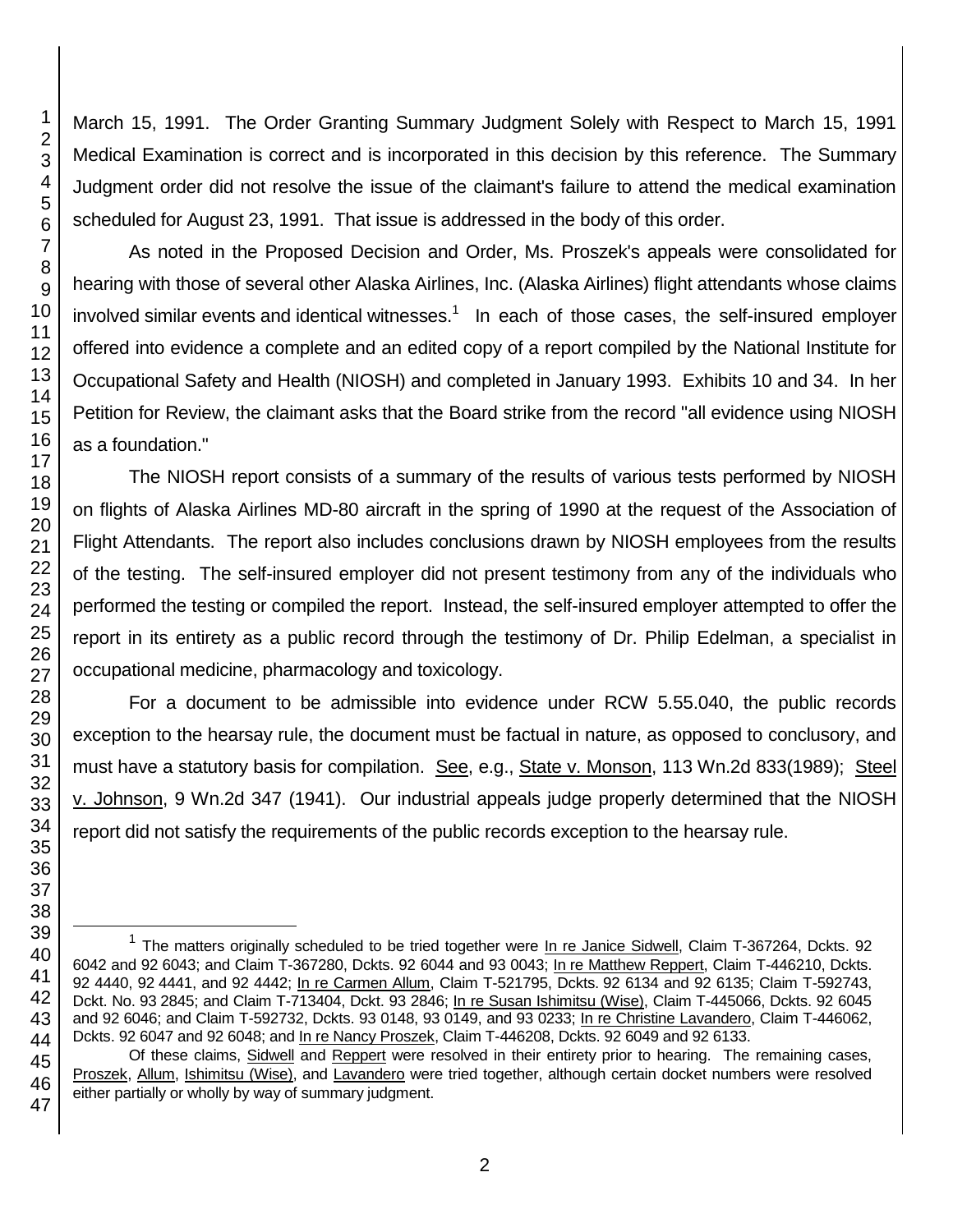On her own initiative, the industrial appeals judge considered the NIOSH report as a learned treatise under ER 803(a)(18) and permitted portions of the report to be included in the record as selected by the self-insured employer (11/15/93 Tr. at 48-50) and the claimants (1/21/94 Tr. at 35-53). Evidence Rule 803(a)(18) enumerates specific exceptions to the hearsay rule, including:

> To the extent called to the attention of an expert witness upon crossexamination or relied upon by the expert witness in direct examination, statements contained in published treatises, periodicals, or pamphlets on a subject of history, medicine or other science or art, established as a reliable authority by the testimony or admission of the witness or by other expert testimony or by judicial notice. If admitted, the statements may be read into evidence but may not be received as exhibits.

The NIOSH report is not a learned treatise as contemplated in ER 803. It is published only in the sense that it was prepared by a public agency and is, thus, a public document. It is not a generally recognized statement of historical, scientific, or artistic fact or subject matter, but a record of specific testing performed directly in response to the complaints of Alaska Airlines flight attendants.

The Washington Supreme Court discussed the learned treatise exception to the hearsay rule in Nordstrom v. White Metal, 75 Wn.2d 629 (1969). Citing 5 J. Wigmore, Evidence (3rd ed., 1940), the court noted at page 632 that the purpose of the hearsay rule is to "exclude untrustworthy evidence which may prejudice a litigant's cause or defense. It is the inability to cross-examine the author of a publication when its contents are offered as proof of a fact in issue, which renders the publication objectionable." The learned treatise exception to the hearsay rule applies only where there is no possibility that reasonable minds could disagree about the trustworthiness of the document and no purpose is to be served by cross-examination of the authors. The NIOSH report directly addresses facts in issue in these appeals. The aggrieved workers take issue with the results of the study. They had no opportunity to cross-examine the authors of the study on their qualifications, methodology or potential bias. Under these circumstances, including the NIOSH report in the record of proceedings, subverts the purposes of the rule and the exception alike. Those portions of the NIOSH report read directly into the record by the parties are stricken as follows: November 15, 1993 Tr. at 48, line 8, through page 50, line 25; January 21, 1994 Tr. at 35, line 3, through page 53, line 25.

Dr. Philip Edelman testified that he relied upon the findings and conclusions in the NIOSH report in forming his own opinions about any causal relationship between the conditions on Alaska Airlines MD-80 aircraft and the physical complaints which form the basis of the consolidated appeals. The claimants repeatedly objected to his testimony on the basis that it was founded upon the

1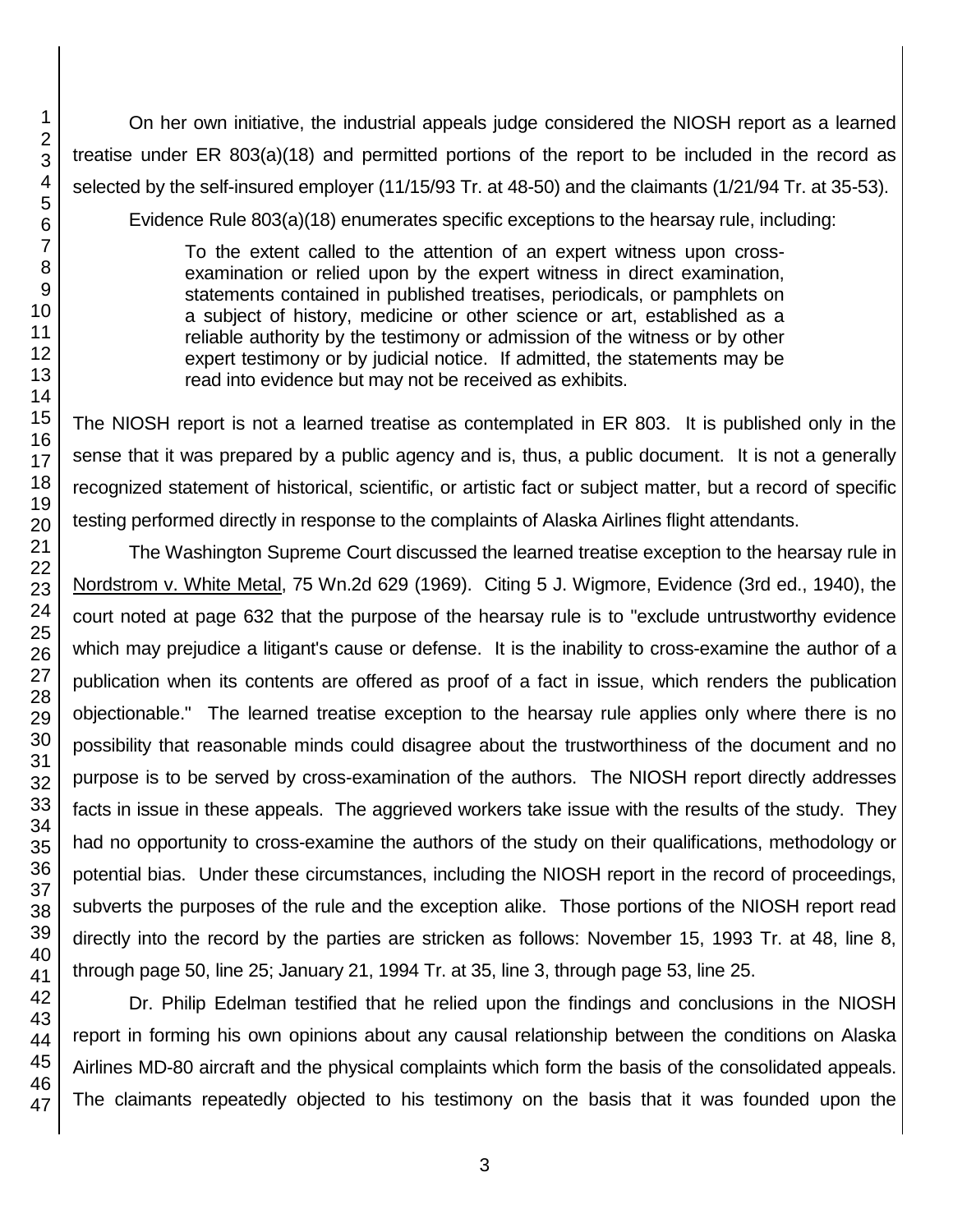inadmissible NIOSH report. The industrial appeals judge properly overruled the objections. In forming an opinion on a matter in controversy an expert witness may rely upon facts and data reasonably relied upon by experts in his field even though those facts and data may not be otherwise admissible into evidence. ER 703. Inquiry into the basis for an expert witness's testimony is permissible under ER 705. The claimant laid a foundation for Dr. Edelman's reliance on the NIOSH report in the record of proceedings of November 15, 1993 at pages 38 through 41. While the NIOSH report may not be included in the record as substantive evidence, references to the report in Dr. Edelman's testimony are admissible for the limited purpose of establishing the basis for his expert opinion.

The Board has reviewed the remaining evidentiary rulings in the record of proceedings and finds that no prejudicial error was committed and said rulings are hereby affirmed.

#### **DECISION**

The facts necessary to the resolution of these appeals are thoroughly summarized in the Proposed Decision and Order. We will set forth in the course of our decision only those facts necessary to illustrate our reasoning.

Alaska Airlines petitions for review of the hearing judge's determination that Ms. Proszek had good cause for her failure to appear at a scheduled medical examination on August 23, 1991. We conclude that Ms. Proszek did not have good cause for her failure to appear for the examination.

By way of background, we note that on June 28, 1991, the claimant participated in an Order on Agreement of Parties before this Board in Dockets 91 1247 and 91 1947, in which she agreed to submit to a medical examination at the expense of the self-insured employer and to provide a written release of all medical records. Exhibit 4. On August 1, 1991, Ms. Proszek received written notice that examinations had been scheduled for August 21 and August 23, 1991. She called Alaska Airlines claim services company and requested that the dates be rescheduled because she planned to travel with her family during that week. The claim service company agreed to reschedule the examination to September on the condition that Ms. Proszek immediately sign the release of medical records which she had not executed after the entry of the June Order on Agreement of Parties. Ms. Proszek verbally agreed to the conditions for rescheduling the examination. Shortly thereafter, she changed her mind because she objected to providing medical records to the self-insured employer. She did not notify the claim service company that she had changed her mind. 11/2/93 Tr. at 41, lines 1-13, and at 73, lines through 74, line 2. When the claim service company did not receive the executed releases, it sent Ms. Proszek another letter, dated August 14, 1991, informing her that the scheduled examinations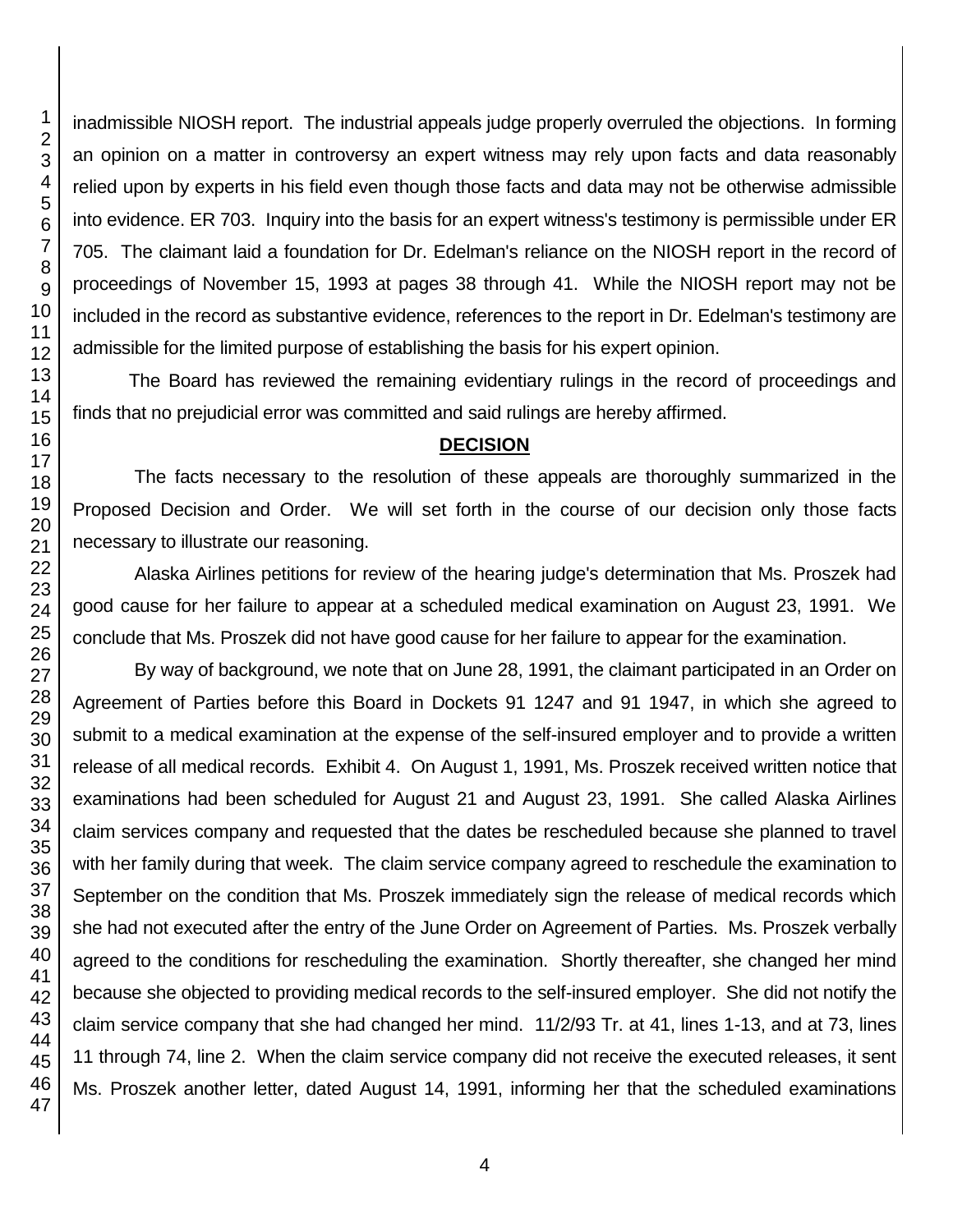would take place at the original date and time. Exhibit 4. Ms. Proszek never contacted the employer's representative again and did not appear for the examination. As a consequence, Alaska Airlines incurred a no-show fee associated with the missed appointment.

The hearing judge read the record to show that Ms. Proszek unconditionally thought she had obtained Alaska Airlines', agreement to reschedule. In fact, the record clearly reflects that the agreement was conditioned on Ms. Proszek's compliance with the Order on Agreement of Parties and release of medical records. Ms. Proszek intentionally did not send the release. She understood there was no rescheduling absent the release. Ms. Proszek failed to establish good cause for not attending the examination.

The record does not reveal the exact cost to the employer of the examination cancelled on August 21, 1991. The order on appeal recites the figure \$3,750.00 as the cost cancelling the examinations of March 15, 1991 and August 21, 1991. In light of the summary judgment order entered earlier and our present ruling, this matter should be remanded to the Department with direction to establish the cost of the cancelled August 21, 1991 examination and enter a further order consistent with the facts and our ruling in this appeal.

Ms. Proszek seeks review of the determination that she did not suffer an industrial injury or an occupational disease in the course of her employment with Alaska Airlines. As the appealing party, Ms. Proszek has the burden of establishing the existence of an industrial injury or the development of an occupational disease which would account for her alleged physical condition.

RCW 51.08.100 defines an industrial injury as:

A sudden and tangible happening, of a traumatic nature, producing an immediate or prompt result, and occurring from without, and such physical conditions as result therefrom.

By definition, an industrial injury is three things: 1) a sudden tangible happening of a traumatic nature, producing a prompt result; 2) occurring from without; and 3) such physical conditions as result therefrom. Thus, the definition includes any physical condition proximately caused by the happening. The term "occupational disease" is defined by RCW 51.08.140 as:

> . . . such disease or infection as arises naturally and proximately out of employment under the mandatory or elective adoption provisions of this title.

Under either theory, Ms. Proszek must establish some tangible and provable relationship between the injury or the disease suffered and her employment at Alaska Airlines. Favor v. Department of Labor &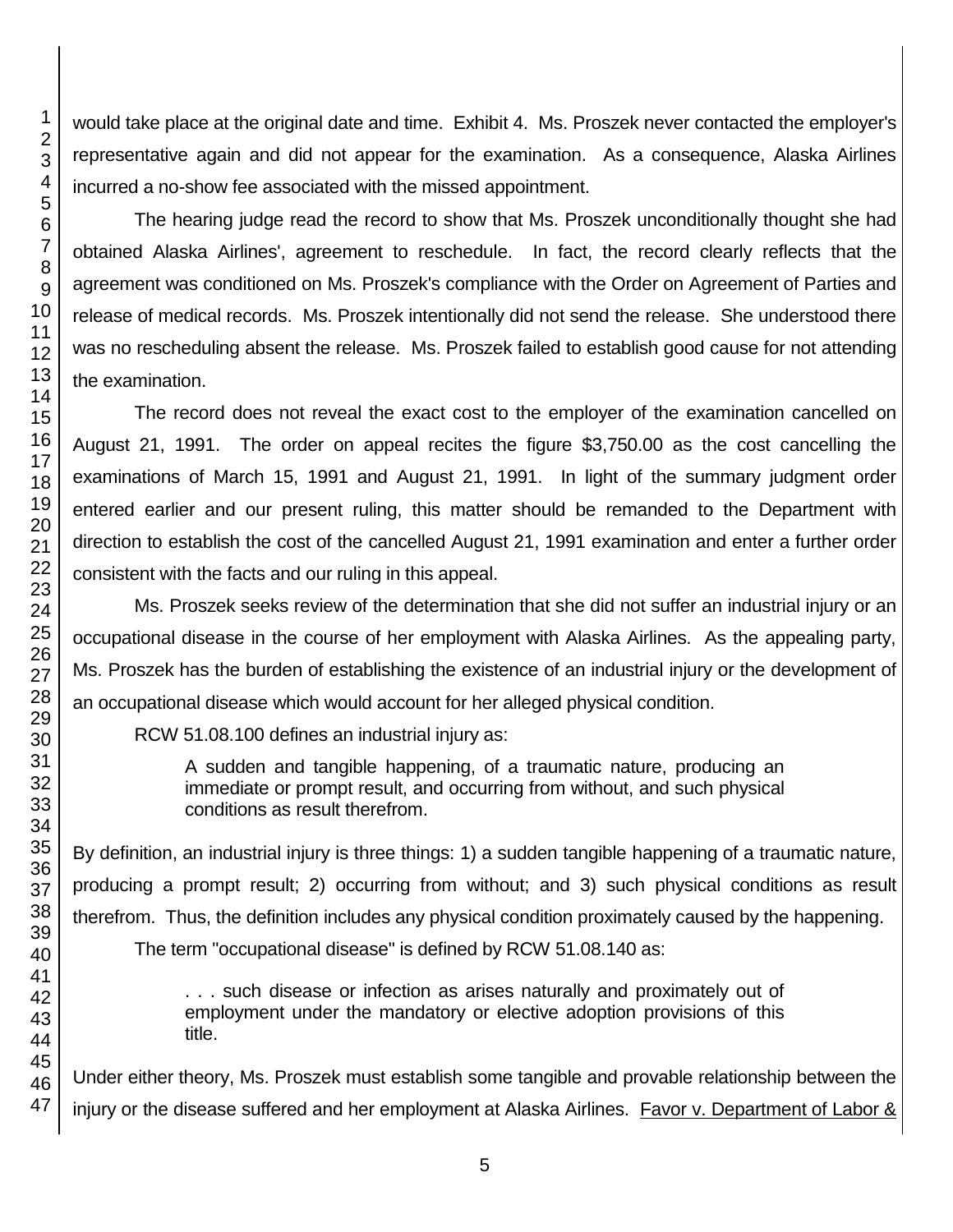Indus., 53 Wn.2d 698, 703 (1959). In reviewing the record of this appeal, we find that Ms. Proszek has not met this burden. The preponderance of the evidence does not establish that she even has an objectively verifiable medical condition, much less that any such condition was related to her employment under any theory of compensability.

On September 23, 1990, at about 7:45 p.m., as she worked as a flight attendant on a flight from Seattle, Washington to Anchorage, Alaska on a Boeing 737 aircraft, Ms. Proszek suddenly felt hungry and disoriented. She used oxygen in an attempt to restore herself, but was only partially successful. She performed her duties on the flight, but felt slow and confused. She testified the other flight attendant also appeared unwell. No passengers seemed to be affected. Her condition persisted the next morning, but she had an uneventful flight home. The next day she consulted Dr. Richard Jobe.

Ms. Proszek claims that since September 23, 1990, she has been mentally slow, easily frustrated, and afflicted with memory problems. She has successfully continued working at her job and lost only a few days due to this incident. She flies without difficulty as a passenger. Ms. Proszek's medical history before September 1993 includes migraine headaches.

Ms. Proszek attributed her difficulties to a lack of oxygen in the cabin caused by the plane flying at 37,000 feet above sea level with a resulting cabin air pressure level equivalent to 8,000 feet, roughly the same altitude as Mexico City. In fact, the pilot of the flight in question, Willard Johnson, testified that the plane was flying at only 33,000 feet. At that elevation, the cabin is pressurized to 6,000 feet. Boeing 737 aircraft do not use recirculated air.

Dr. Jobe is an internist at the Polyclinic in Seattle. Fewer than 5 percent of his cases involve industrial medicine or toxic exposures. He has had major concerns about airline air quality since reading a New York Times article about innovations in jet engine design which result in less air being recirculated into the cabins of aircraft. He has been consulted by 35 or 40 flight attendants with complaints similar to those of Ms. Proszek. In each case, he has concluded that the flight attendant suffers from toxic encephalopathy due to carbon monoxide exposure or hypoxic encephalopathy due to deprivation of oxygen during specific flights. In other words, he testifies to an industrial injury setting rather than an occupational disease setting.

Dr. Jobe was unaware of any potential source of carbon monoxide in a Boeing 737 aircraft. He was unaware that 737s do not use recirculated air. He cited elevation as the possible culprit if hypoxia were the cause of Ms. Proszek's physical complaints. However, Dr. Jobe assumed cabin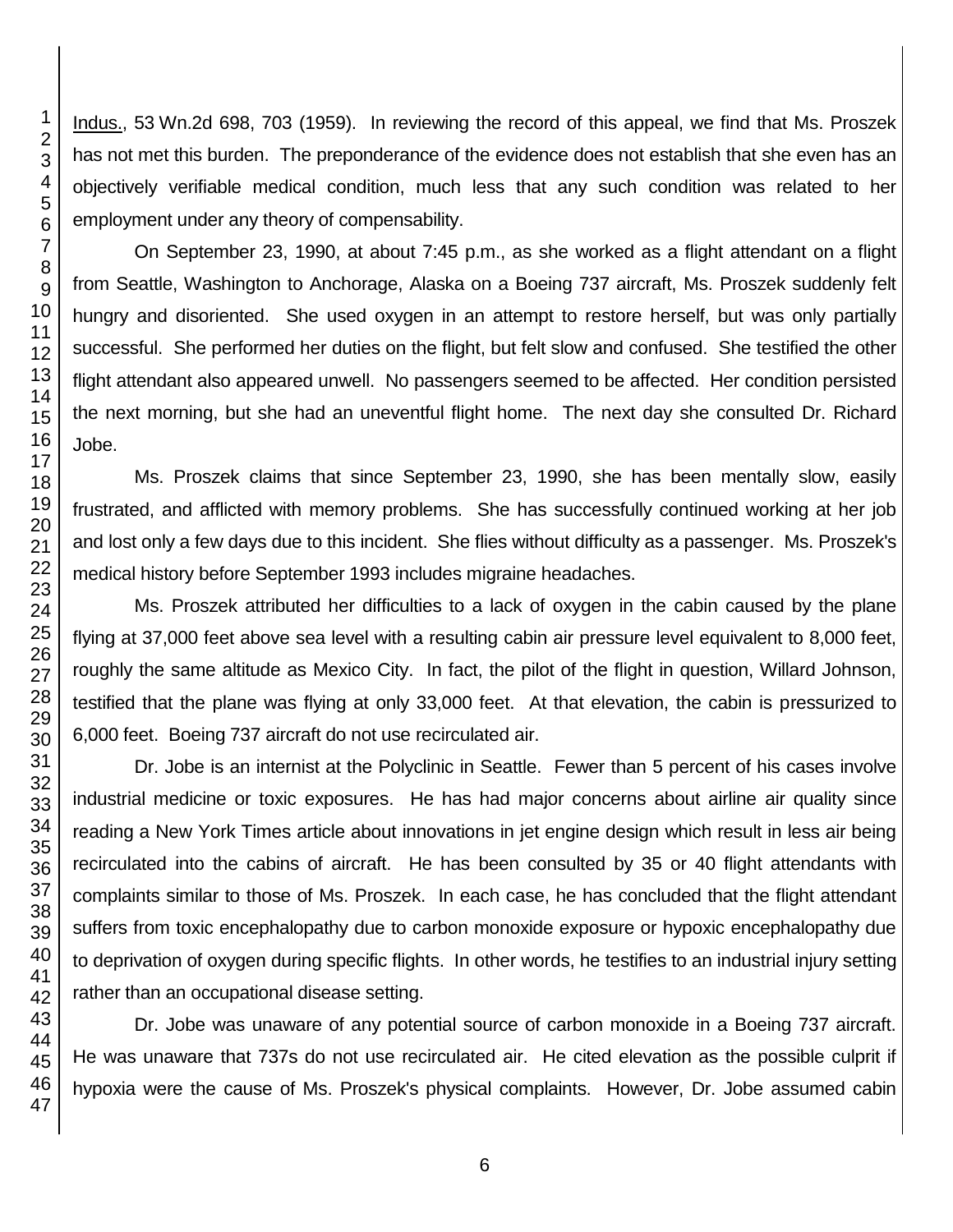pressures were 8,000 feet or higher. He was unaware of any literature which associates elevations of 8,000 feet with danger of hypoxia. He was aware of a single, anecdotal incident on a skiing trip. He offered no opinion on the dangers of hypoxia at 6,000 feet.

In Ms. Proszek's case, Dr. Jobe made his diagnosis based on her subjective complaints of loss of mental acuity. His only specific finding was that she had difficulty counting by sevens backwards from 100 (serial sevens). On two occasions, he asked her to read and summarize paragraphs from magazines and she had difficulty doing so. Over all, he believed her condition had improved since September 1990.

Dr. Jobe ordered an EEG, which was normal, and an MRI of Ms. Proszek's brain. Dr. Jobe characterized the MRI as showing "nothing specific." The MRI was performed by Dr. Gary Stimac, a neuro-radiologist. Dr. Stimac testified the MRI findings were extremely subtle, but compatible with diffuse brain injury. On the other hand, he could not say the findings did not exist before September 23, 1990.

Dr. Stimac specifically noted:

(1) Two definite focal white matter lesions in her left frontal lobe and the left lateral callosal fibers. Such lesions can be caused by a variety of disease processes, such as multiple sclerosis, collagen and vascular disease, migraine headache syndrome, head trauma, and toxic brain injury.

(2) Focal areas of increased intensity in the posterior aspect of the globus pallidus bilaterally. This finding is within the range of normal.

(3) Subtle increased intensity which may be present in the deep white matter near the posterior horns of the lateral ventricles, which could be due to increased water content. The white matter is affected by carbon monoxide, as well as other inflammatory diseases, including toxic brain injury.

Dr. Stimac emphasized that the significance of the MRI findings hinged on support from and evaluation of clinical findings. He did not describe what he felt would be significant clinical findings, but he generally agreed that Dr. Jobe's theories of carbon monoxide exposure or hypoxia were consistent with the MRI results.

Ms. Proszek presented no objective evidence that on September 23, 1990, in the course of her employment, she actually was exposed to carbon monoxide or deprived of adequate oxygen, either on an accidental basis (industrial injury) or as a result of conditions peculiar to her specific employment (occupational disease). She argues that the holding in Intalco Aluminum v. Department of Labor &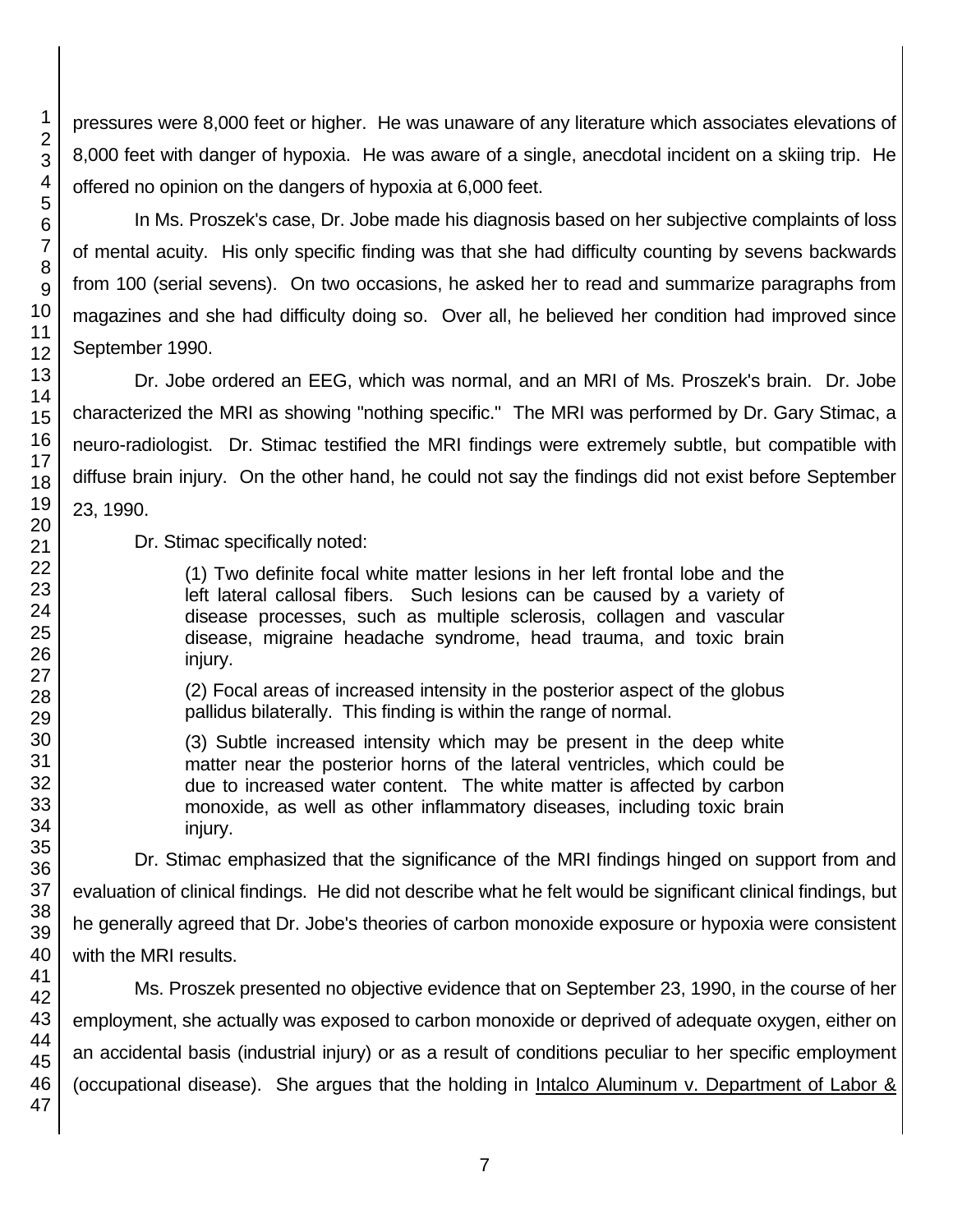Indus., 66 Wn. App. 644 (1992), relieves her of the requirement of establishing the exact mechanism of her injury or disease. She proposes that, because she felt ill suddenly, the trier of fact may infer that an incident occurred as a matter of law, even though the nature of the incident is unknown. She also argues that she need not prove the specific agent that caused her condition. According to her, Intalco permits the trier of fact to infer not only that an incident occurred, but that some unknown agent caused her condition. We disagree.

There are significant differences between Ms. Proszek's circumstances and the plight of the workers in Intalco. The workers in Intalco established through objective evidence that they suffered prolonged exposure to a chemical soup of known neurotoxins while working the potline of an aluminum plant. In Ms. Proszek's case, she has not established the presence of carbon monoxide or the absence of oxygen on the flight in question.

The Intalco workers each demonstrated documented, objective neurological damage. Ms. Proszek only presented evidence of neurological findings within the range of normal for the general population, accompanied by subjective complaints such as confusion and anxiety.

The Intalco workers presented medical evidence that any number of the various neurotoxins actually present on the aluminum potline could more probably than not have resulted in the extensive damage to their nervous systems. This evidence was supported by exhaustive research and physical and chemical studies performed by or at the request of the physicians treating the claimants. Ms. Proszek presented the testimony of an internist whose primary source of reference was a New York Times article. Again, unlike the well established conditions of the potline in Intalco, Dr. Jobe had no actual knowledge of conditions on the aircraft in question and no theory whatsoever of how carbon monoxide might have been introduced into the atmosphere of a Boeing 737 which does not use recirculated air.

The appellate court in the Intalco case found that the claimants had presented evidence on multiple possible causes of neurological damage, all actually present in the work environment. The totality of the evidence supported the conclusion that distinctive conditions of the claimants' employment on the potline more probably than not gave rise to their neurological damage. Having established those distinctive conditions of employment, the workers did not have to further break down the chemical cause of each item of neurological damage. By contrast, Ms. Proszek offered no objective evidence whatsoever that there was either a damaging incident or an inherently damaging condition present in the work environment she was exposed to on September 23, 1990. To exempt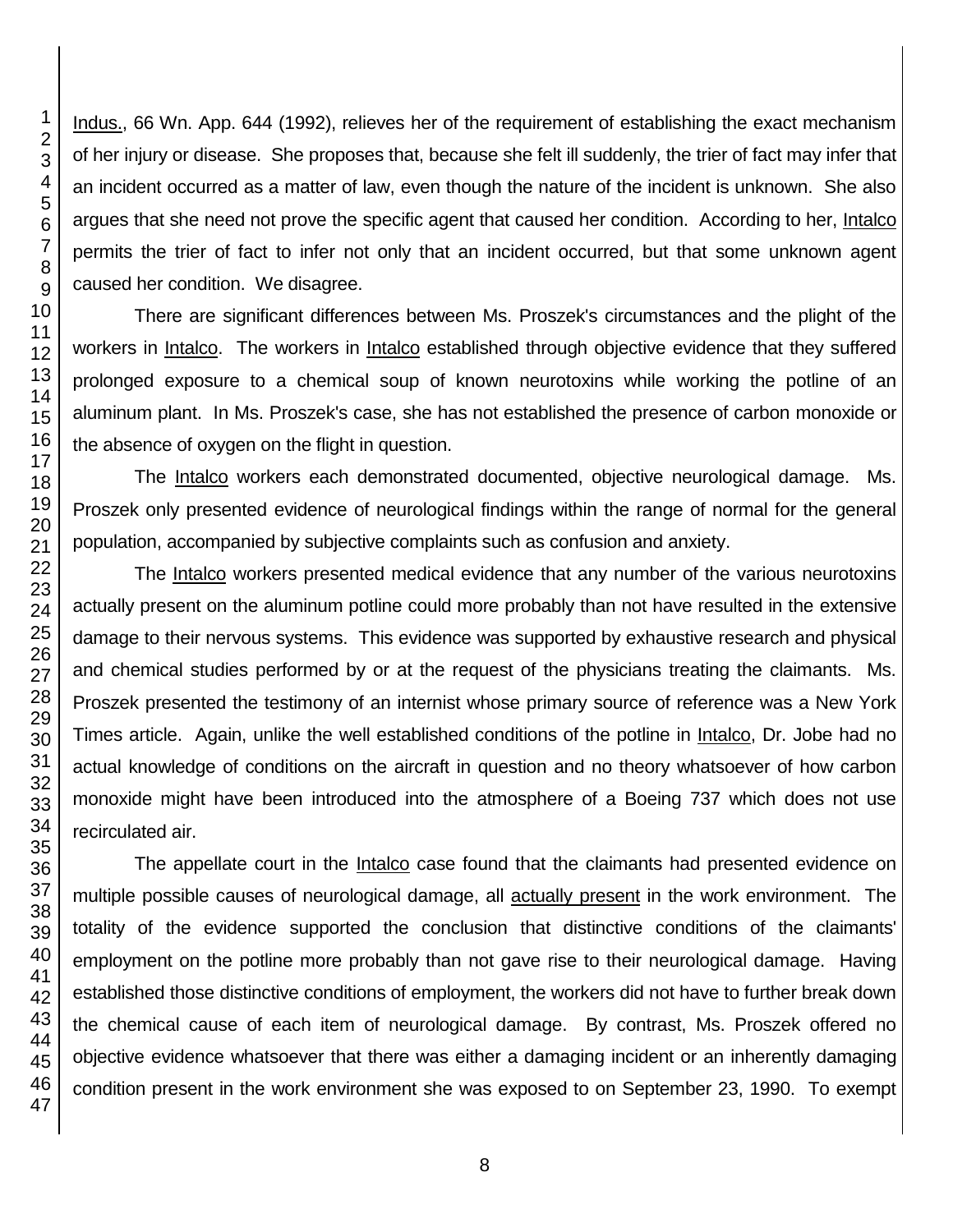her from establishing one or the other would completely relieve her of the burden of establishing a causal relationship between her course of employment and her alleged injury or disease.

Absent any objective evidence of injury or distinctive conditions of employment which could have given rise to the condition complained of, Ms. Proszek has not established even a prima facie case for compensation. Although Alaska Airlines chose to proceed with a case in opposition to the claim for benefits, it is not necessary for us to recite the elements of that case at this point as it is thoroughly summarized in the Proposed Decision and Order. The Department order of December 14, 1992, rejecting Ms. Proszek's application for benefits, is correct and is affirmed.

# **FINDINGS OF FACT**

1. On October 11, 1990, Nancy Lynn Proszek filed an application for benefits with the self-insured employer, in which she alleged that she had sustained an industrial injury during the course of her employment with Alaska Airlines, Inc., (Alaska Airlines), on September 23, 1990. On March 7, 1991, the self-insured employer forwarded the application for benefits to the Department of Labor and industries.

On February 22, 1991, the self-insured employer, through its workers' compensation administrator, Epic Insurance Services, sent a letter advising the claimant that a examination had been scheduled for March 15, 1991.

On February 22, 1991, the claimant's counsel advised the attorney for the self-insured employer that his client would not attend the medical examination.

On March 5, 1991, the Department wrote a letter to the claimant's attorney, which directed the claimant to appear for the examination for which she was notified by the February 22, 1991 letter, and further confirmed that failure to attend the scheduled examination without good cause could result in the suspension of her entitlement to further benefits, and that the no show fee could be deducted from any future benefits.

On March 11, 1991, the claimant, through her attorney, filed a Notice of Appeal of the March 5, 1991 Department letter, including a supporting affidavit. That Notice of Appeal raised issues of whether the examination was an abuse of discretion under the Medical Aid Rules, a violation of the Rules of Civil Procedure, and whether Epic Insurance Services had engaged in abusive conduct. The appeal also requested injunctive relief.

On March 25, 1991, the Department filed a motion for denial of appeal, and on March 29, 1991, the Board issued an order denying the motion for denial of appeal, as well as the request for injunctive relief.

On April 5, 1991, the Department issued an order stating that the Department of Labor and Industries was suspending further action and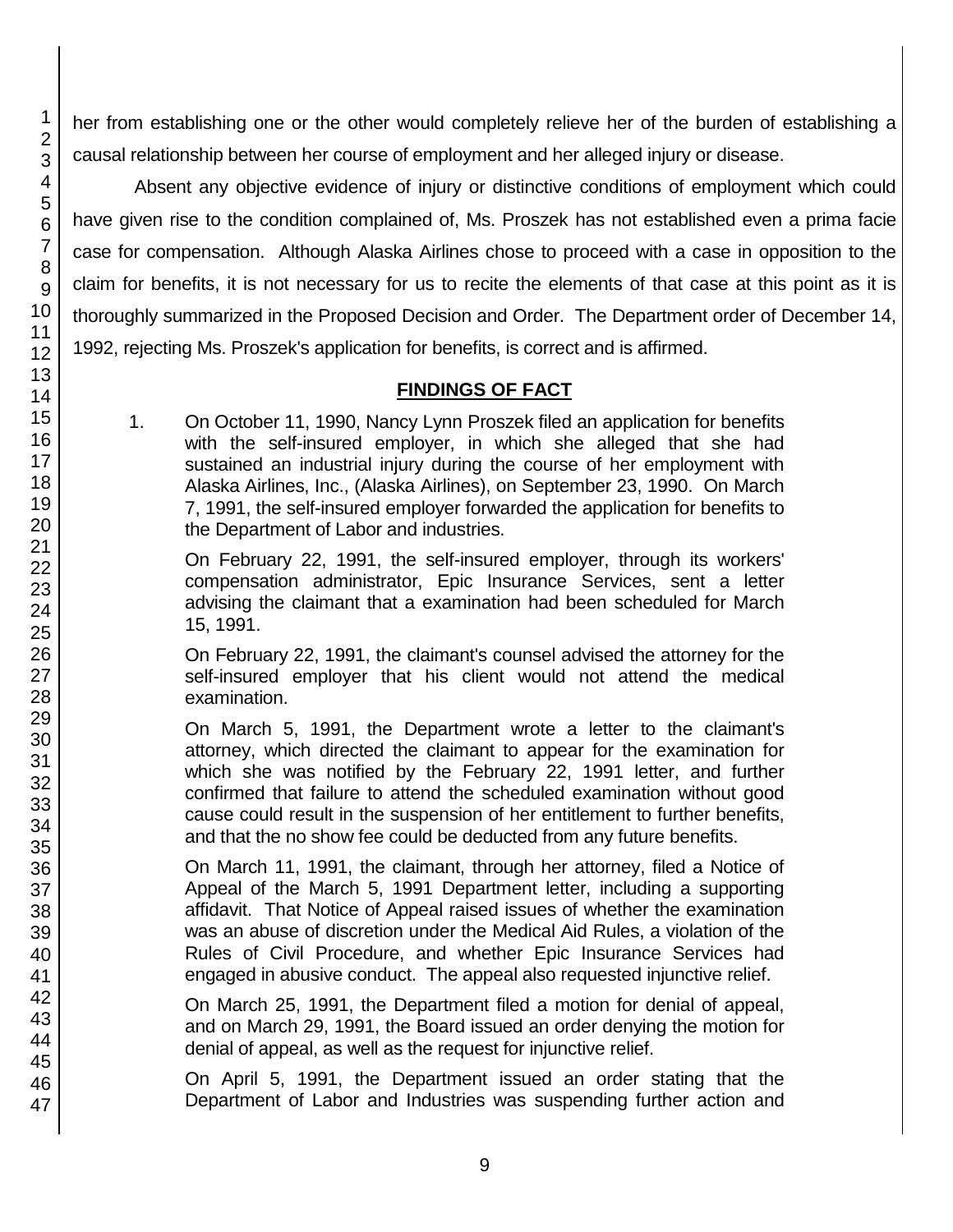compensation on this claim effective April 5, 1991, because the worker refused or failed to attend or cooperate with a medical examination, that the action is taken under the authority of RCW 51.32.119, and that such suspension shall continue so long as the worker's refusal to attend the medical examinations continues.

On April 10, 1991, the Board issued an order granting the claimant's appeal of the letter of March 5, 1991, assigning it Docket 91 1247 and directing that proceedings be held on the issues raised in the Notice of Appeal.

On April 18, 1991, the claimant filed a Notice of Appeal of the Department order of April 5, 1991. On April 26, 1991, the Board issued an order granting the claimant's appeal of the Department order of April 5, 1991, assigning it Docket 91 1947 and directing that proceedings be held on the issues raised in the Notice of Appeal.

On June 25, 1991, the parties entered into an Order on Agreement of Parties relative to Dockets 91 1247 and 91 1947. That order provided that:

The determination of March 5, 1991 and the order of April 5, 1991 are reversed and the claim is remanded to the Department of Labor and Industries to issue an order reiterating the requirement that the claimant attend a medical examination, and also requiring the claimant to execute a general medical release to the employer for medical records and diagnostic tests, but requiring the employer to provide prior knowledge to the claimant with respect to the manner in which that release is to be used or exercised, and also to issue an order requiring the employer to pay provisional time-loss compensation, as applicable as of the date of prior suspension. This order should also indicate that if the medical release is rescinded, or the claimant fails to appear for the required medical examination, then benefits will be further suspended.

On July 7, 1992, the Department issued an order directing the self-insured to reduce any future time-loss compensation by \$3,750.00, the examination charge, because the worker refused or failed to attend the scheduled medical examination or evaluation on March 15, 1991 without good cause, and further directing that the reduction shall be divided into payments not to exceed 25 percent of the total time-loss compensation payment.

On July 13, 1992, the Department order of July 7, 1992, was received by the claimant. On July 17, 1992, the claimant filed a protest and request for reconsideration of the Department order of July 7, 1992. On September 8, 1992, the claimant placed a supplemental protest and request for reconsideration in the mail, which was received by the Department on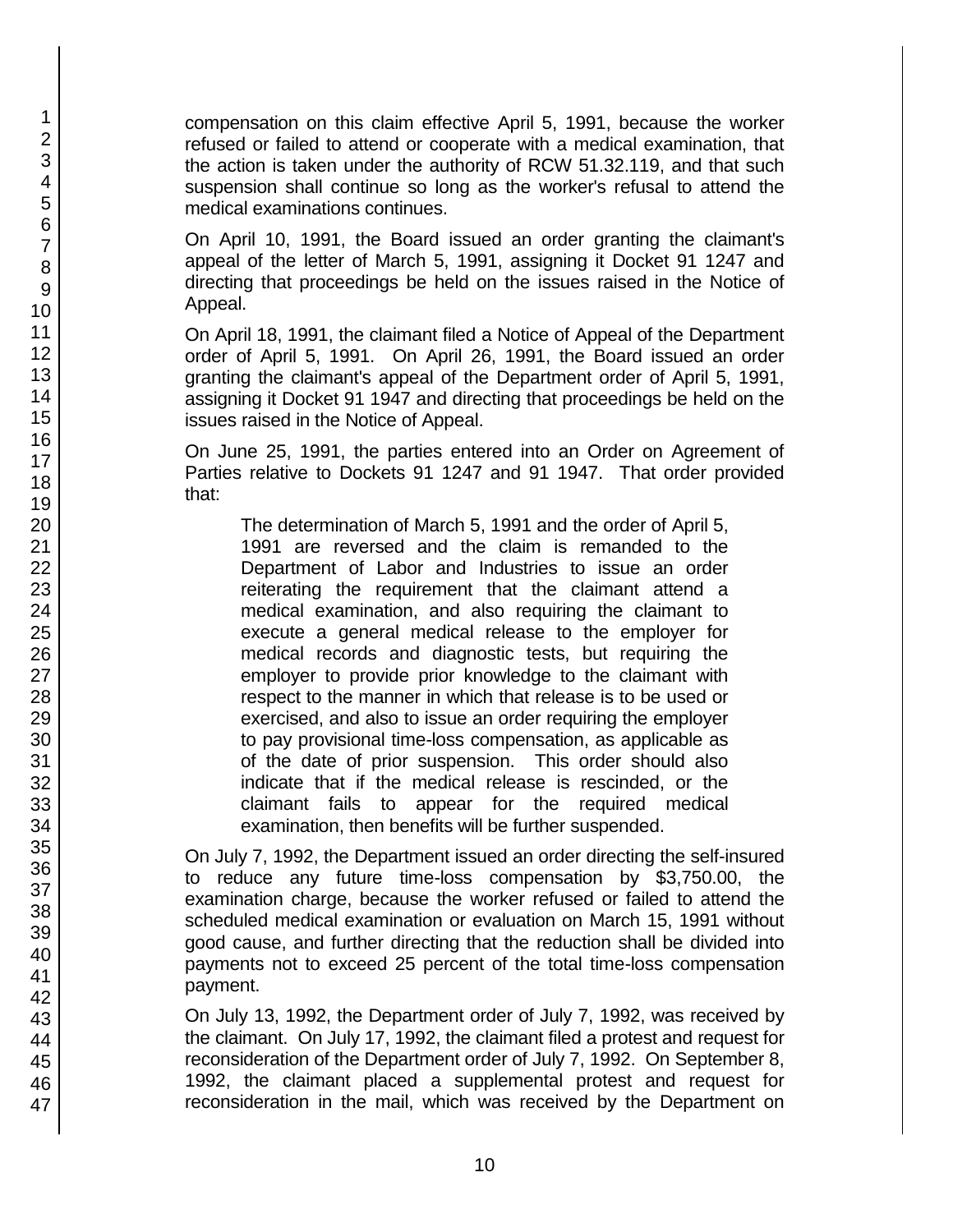September 11, 1992. On October 15, 1992, the Department issued an order affirming the Department order of July 7, 1992.

On December 14, 1992, the claimant filed a Notice of Appeal of the Department order of October 15, 1992, with the Board of Industrial Insurance Appeals. On January 8, 1993, the Board issued an order granting the appeal, assigning it Docket 92 6049, and directing that proceedings be held on the issues raised therein.

On July 8, 1992, the Department issued an order rejecting the claim as the claimant's condition was not the result of the exposure alleged, nor is it an occupational disease. On July 13, 1992, the claimant received the Department order of July 8, 1992. On July 17, 1992, the claimant filed a protest and request for reconsideration of the Department order of July 8, 1992. On October 16, 1992, the Department issued an order affirming the Department order of July 8, 1992. On December 14, 1992, the claimant filed a Notice of Appeal of the Department order of October 16, 1992 with the Board of Industrial Insurance Appeals. On January 8, 1993, the Board issued an order granting the appeal, assigning it Docket 92 6133, and directing that proceedings be held on the issues raised therein.

- 2. The claimant received a letter from the company administering her workers' compensation claim, informing her that an independent medical examination had been scheduled for her on August 23, 1991. Ms. Proszek called the administrator and told them that the appointment was scheduled during a time she had planned to be on a family vacation. She discussed rescheduling the appointment, and at the close of the telephone conversation it was her understanding that the examination would be rescheduled only if she completed a release of medical information. She did not complete the medical release and did not inform the claim service company that she would not complete the release. On August 14, 1991, the claim service company sent Ms. Proszek a letter informing her that as a result of failure to complete the release the examination would not be rescheduled. Ms. Proszek did not attend the examination even though she was aware it had not been rescheduled.
- 3. Nancy Lynn Proszek has been employed by Alaska Airlines since approximately 1976. She has been a flight attendant for the majority of the time. Her duties include addressing the needs of passengers while the aircraft is on the ground or in flight.
- 4. On September 23, 1990, Ms. Proszek was working on a flight from Seattle to Fairbanks on a Boeing 737-200 aircraft flying at 33,000 feet above sealevel, when she suddenly felt sharp hunger pains. She also felt disoriented and had to think about every move she made. She took oxygen, but this did not help appreciably. When she arrived in Fairbanks, she went to her hotel room. The next morning, she again felt dizzy and disoriented, and had difficulty taking a shower. As of October 16, 1992, she continues to feel less focused and mentally acute, and feels she has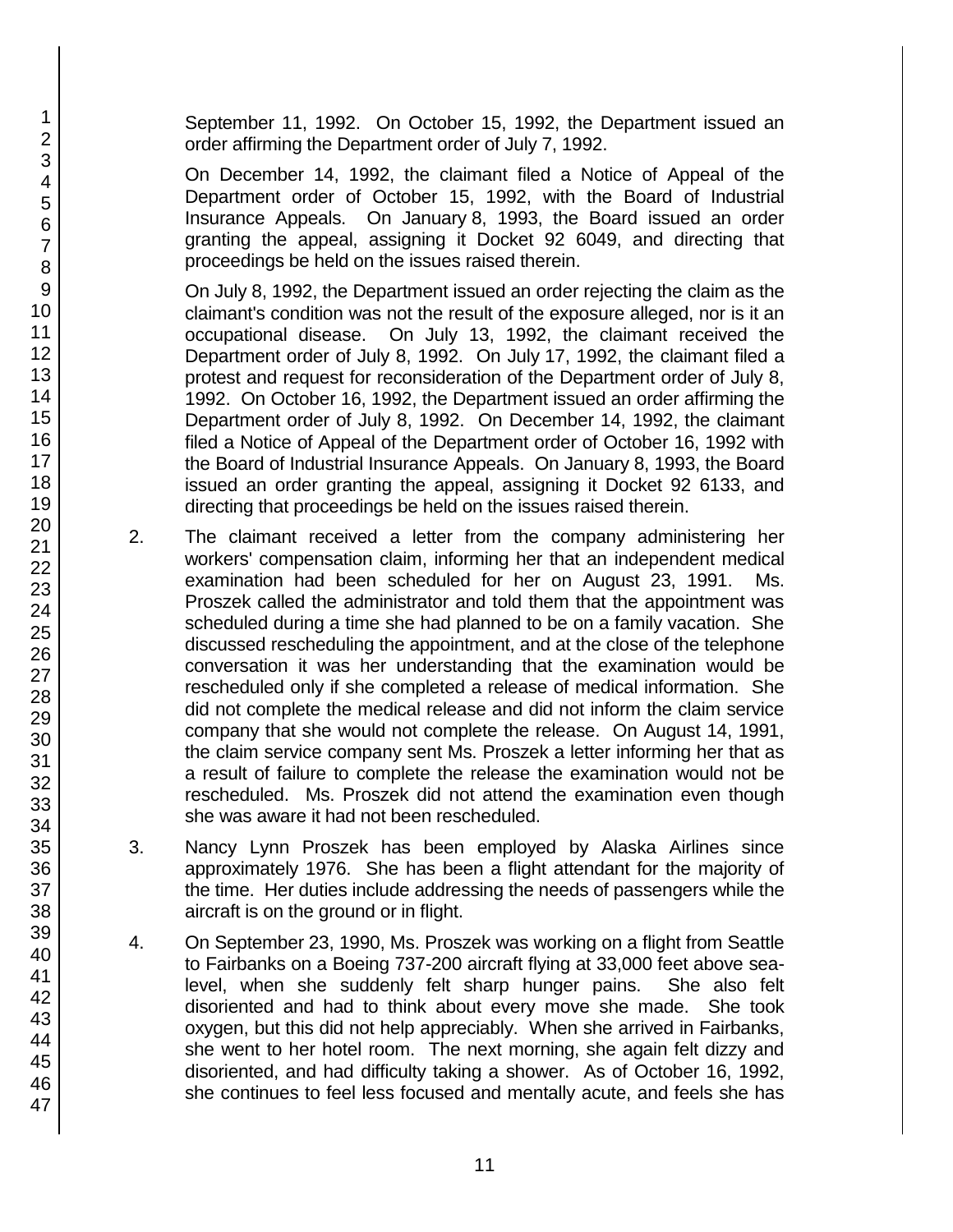memory loss, disorientation and confusion, numbness on the top of her head, and sensitivity to odors. She feels that she is more emotional, and that her organizational skills are not as good.

- 5. There is no evidence to suggest that the claimant was exposed to toxic fumes or carbon monoxide gas on September 23, 1990.
- 6. A Boeing 737-200 aircraft does not use recirculated air. It does, however, provide ventilation and cabin pressurization for passengers. When an aircraft is at 37,000 feet, the cabin pressure is approximately 8,000 feet.
- 7. There is no evidence that the claimant was deprived of oxygen on September 23, 1990.
- 8. The claimant does not have a condition proximately caused by any incident occurring on September 23, 1990.
- 9. The claimant's alleged condition does not arise naturally and proximately out of her employment.

## **CONCLUSIONS OF LAW**

- 1. Relative to Dockets 92 6049 and 92 6133, the Board of Industrial Insurance Appeals has jurisdiction over the parties and the subject matter of both appeals.
- 2. Relative to Docket 92 6049, the Department lacked jurisdiction to require the claimant to attend the medical examination of March 15, 1991, while the issue of attendance of the medical examination was on appeal to the Board of Industrial Insurance Appeals.
- 3. Relative to Docket 92 6049, the Department lacked the jurisdiction to issue the portion of its order of July 7, 1992, which related to the examination of March 15, 1991, or to affirm that portion of the order in its order of October 15, 1992.
- 4. Relative to Docket 92 6049, the claimant did not have good cause for her failure to attend the scheduled examination of August 23, 1991.
- 5. Relative to Docket 92 6049, the order of October 15, 1992, which affirmed an order dated July 7, 1992, relating to the imposition of no show fees for failure to attend the March 15, 1991 medical examination and the August 23, 1991 medical examination, and directed the self-insured employer to reduce any future time-loss compensation on this claim by the amount of the examination charge, because the worker refused or failed to attend the scheduled medical examination or evaluation on March 15, 1991, without good cause, and further provided that the reduction shall be divided into payments not to exceed 25 percent of the total time-loss compensation payment, is incorrect and is reversed and remanded to the Department with direction to establish the cost of the cancellation for Ms. Proszek's failure to appear at the examination scheduled on August 21, 1991, and to issue a further order consistent with this Decision and Order.